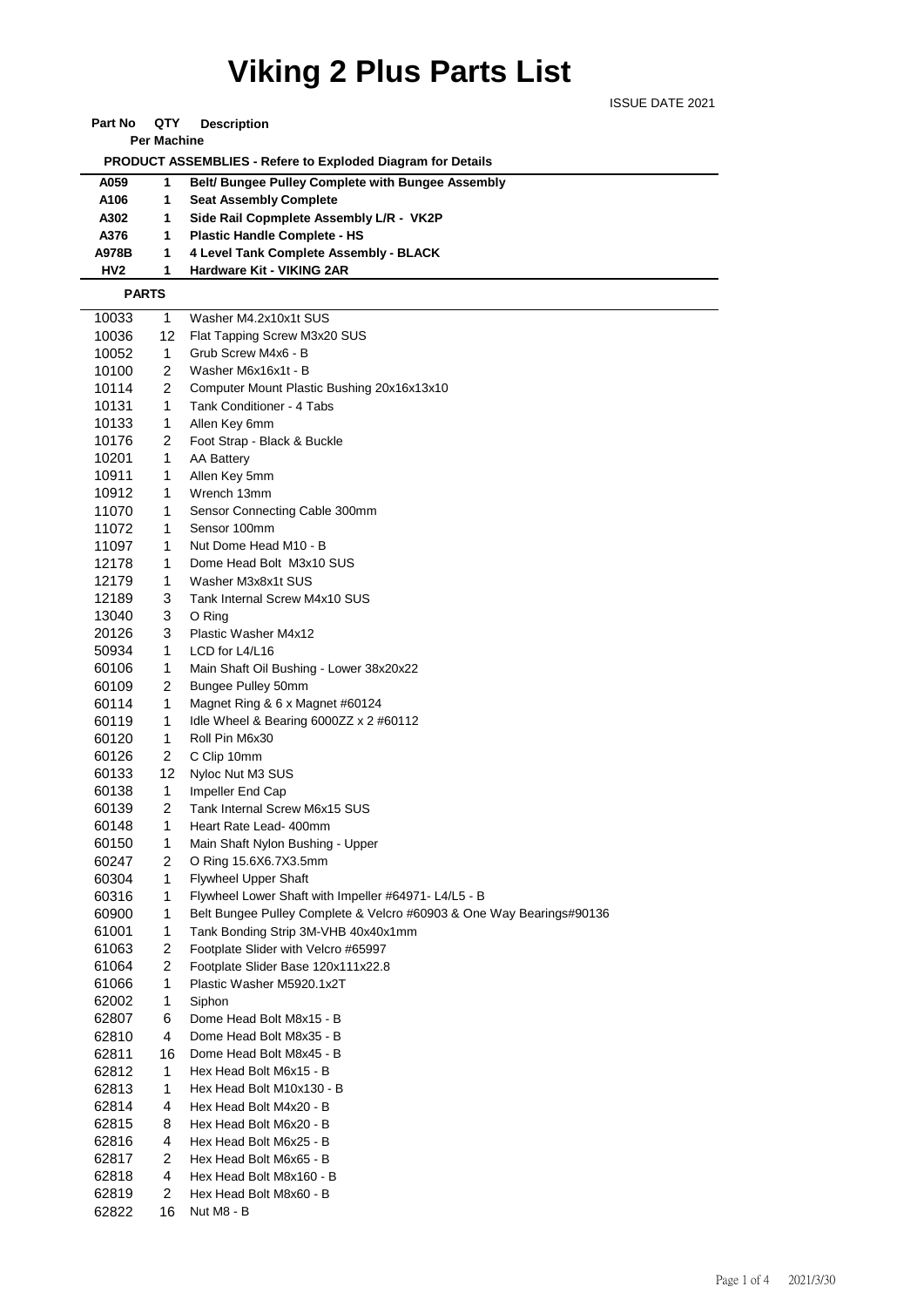| Part No        | QTY                | <b>Description</b>                                                              |
|----------------|--------------------|---------------------------------------------------------------------------------|
|                | <b>Per Machine</b> |                                                                                 |
| 63132          | 12                 | Allen Key Bolt-M3x20 - SUS                                                      |
| 63144          | 1                  | Tank Plug for HS Tank                                                           |
| 64141          | 1                  | Computer with USB - L4                                                          |
| 64501          | 1                  | Handle with Decal #64517                                                        |
| 64502          | 1                  | Handle Plastic Cap                                                              |
| 64503          | 1                  | Pin for Belt                                                                    |
| 64504          | 1                  | Plastic Handle Belt 2900mm - HS                                                 |
| 64507          | 2                  | Handle Plastic Cap - L/R                                                        |
| 64511          | 2                  | Round Head Phillips Screw SUS M3x12 - B                                         |
| 64512          | 4                  | Counter Sunk Screw SUS M3x20 - B                                                |
| 64516          | 2                  | Plastic Handle Grip                                                             |
| 64524          | 6                  | Counter Sunk Screw SUS M3x25 - B                                                |
| 64525          | 1                  | Handle with Decal #64523                                                        |
| 64983          | 1                  | L4/L5 Tank Adjuster Outer Valve & Rubber Spacer #66974 & M6 Ball Plunger #66976 |
| 64986          | 1                  | Adjuster Knob for Plus / V / XL - Black                                         |
| 64988          | 1                  | L4/L5 Valve Base - Black                                                        |
| 65012          | 1                  | U Bolt 8mm with 2 x Flange Nuts #65940                                          |
| 65108          | 1                  | Idle Wheel Shaft Bracket (Lower)                                                |
| 65118          | 1                  | Tank Large Ring Seal - Black 499x5.8 Black                                      |
| 65693          | 8                  | Dome Head Bolt M5x15 - B                                                        |
| 65702          | 4                  | Seat Wheel                                                                      |
| 65820          | 1                  | <b>Bungee Hook Mount</b>                                                        |
| 65904          | 7                  | Counter Sunk Screw for Wood M3x10 - B                                           |
| 65910          | 1                  | Nyloc Nut M10 - B                                                               |
| 65918          | 1                  | Dome Head Bolt M10x60 - B                                                       |
| 65921          | 36                 | Washer M8.5x19x1.6t - B                                                         |
| 65923          | 1                  | Bungee Slider 8mm                                                               |
| 65924          | 1                  | Bungee Rope 8mm x 2230 & Inner Clip #65922                                      |
| 65931          | 22                 | Nyloc Nut M8 - B                                                                |
| 65935          | 2                  | Nyloc Nut M6 - B                                                                |
| 65980          | 1                  | Lower Tank Shell with Decal #61006                                              |
| 65982          | 1                  | Inner Reserve Tank Shell / AR                                                   |
| 65997          | 2                  | Velcro for Sliding                                                              |
| 66006          | 1                  | <b>Bungee Pulley Bracket Upper</b>                                              |
| 66014          | 1                  | Belt Pulley with 6000zz Bearings Complete                                       |
| 66015          | 1                  | Support Bracket - Main Frame Left                                               |
| 66016          | 1                  | Support Bracket - Main Frame Right                                              |
| 66020          | 1.                 | Computer Stalk                                                                  |
| 66024          | 1                  | Bump Stop Main Frame - 80x20x37.5                                               |
| 66030          | 1                  | Mid Board                                                                       |
| 66031<br>66032 | 1<br>1             | Upper Board<br>Front Board                                                      |
| 66038          | 2                  | Spacer for Belt Pulley                                                          |
| 66039          | 4                  | <b>Bumper</b>                                                                   |
| 66041          | 1                  | Spacer for Main Frame Support Bracket                                           |
| 66042          | 1                  | Idle Wheel Shaft 10x127mm                                                       |
| 66043          | 1                  | Idle Wheel Shaft Bracket (Upper)                                                |
| 66044          | 2                  | Bushing 40x35x3x22                                                              |
| 66045          | 1                  | Bushing - Metal backing 35x45x5.5x16.5                                          |
| 66051          | 1                  | Foot Board with Decal #63810                                                    |
| 66055          | 2                  | Velcro for Side Rail 20x345mm                                                   |
| 66056          | 4                  | Bump Stop - Square 23x15x6.5                                                    |
| 66058          | 1                  | Seat LS-E28 - for Dual Rail                                                     |
| 66059          | 4                  | Seat Wheel Short Spacer 12.7x8.1x8.5 - B                                        |
| 66060          | 2                  | Seat Frame 220x78.5x23                                                          |
| 66061          | 4                  | Spacer 20x8x38                                                                  |
| 66062          | 2                  | Spacer 12x8x209                                                                 |
| 66063          | 2                  | Axle shaft 8mm                                                                  |
| 66064          | 4                  | D7 Eclip                                                                        |
| 66065          | 4                  | Spacer 12.7x8x17.5                                                              |
| 66066          | 6                  | Shoulder Screw M6x15 - B                                                        |
| 66068          | $\overline{c}$     | Counter Sunk Bolt M6x35 - B                                                     |
| 66070          | $\overline{2}$     | <b>Transport Wheel</b>                                                          |
| 66074          | 12                 | Dome Head Screw for Wood M3x15 - B                                              |
| 66107          | 1                  | Sensor Bracket                                                                  |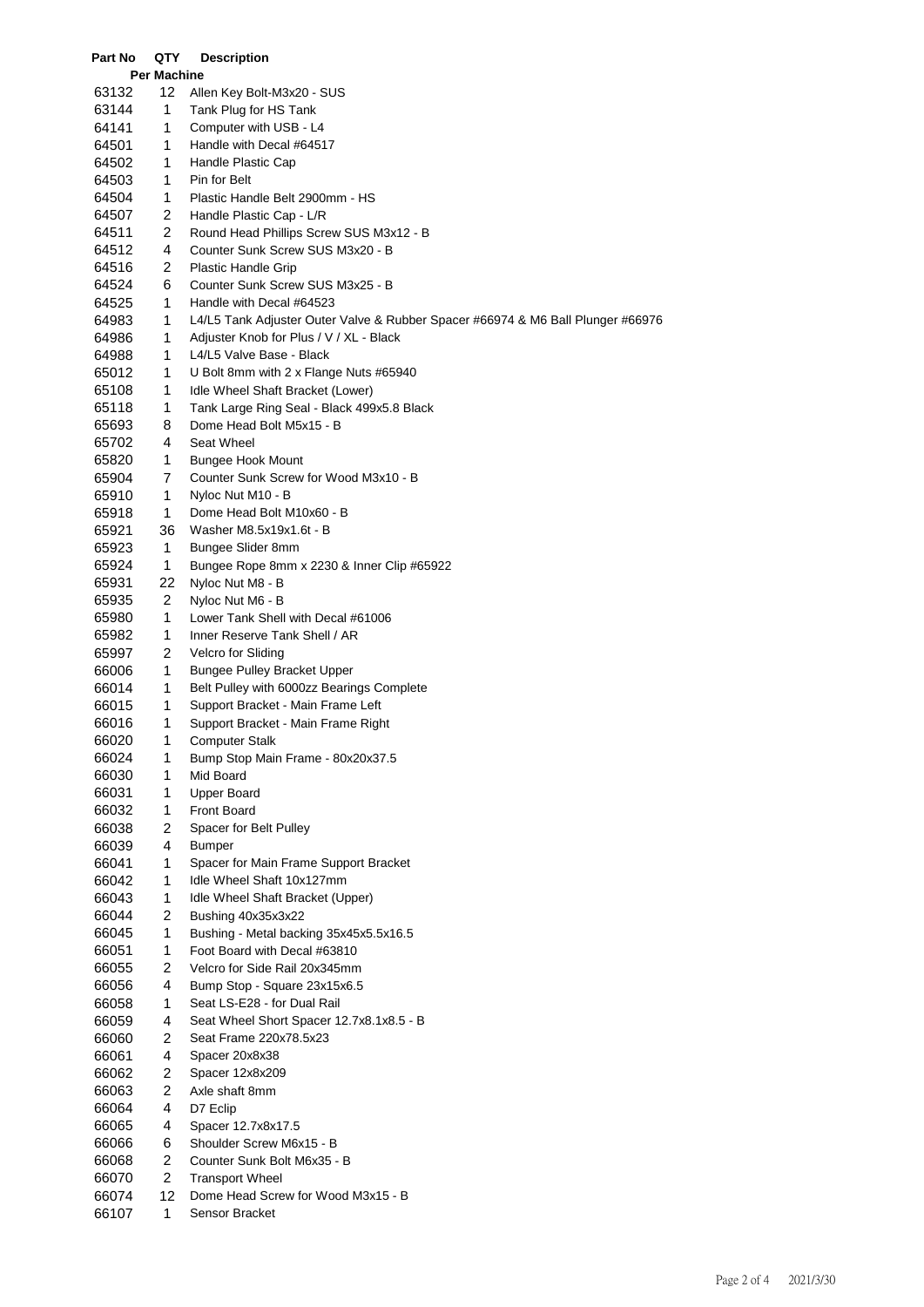## **Part No QTY Description Per Machine** 66152 1 Bar Catch for Plastic Handle<br>66323 4 Seat Wheel 98A 66323 4 Seat Wheel 98A 66354 2 Seat Runner<br>66357 1 Rear Board 66357 1 Rear Board 268x115x23 1 Rubber Seal 66989 1 Shaft for Valve - L4 66992 4 Flat Tapping Screw M3x16 - SUS 66994 1 L4 Tank Adjuster Inner Valve-Black 66995 1 Decal - AR Resistance for L4 - Black 66997 1 L4 Adjuster Knob Base with Decals #66995 -Black 67004 1 Bungee Pulley Bracket Lower<br>67046 1 Support Bracket - Lower Main 67046 1 Support Bracket - Lower Main Frame<br>67981 1 Upper Tank Shell - L4 Decal # 66959 1 Upper Tank Shell - L4 Decal # 66959 & Double Lip Seal # 66972 67988 1 End Cap - Adjuster Knob